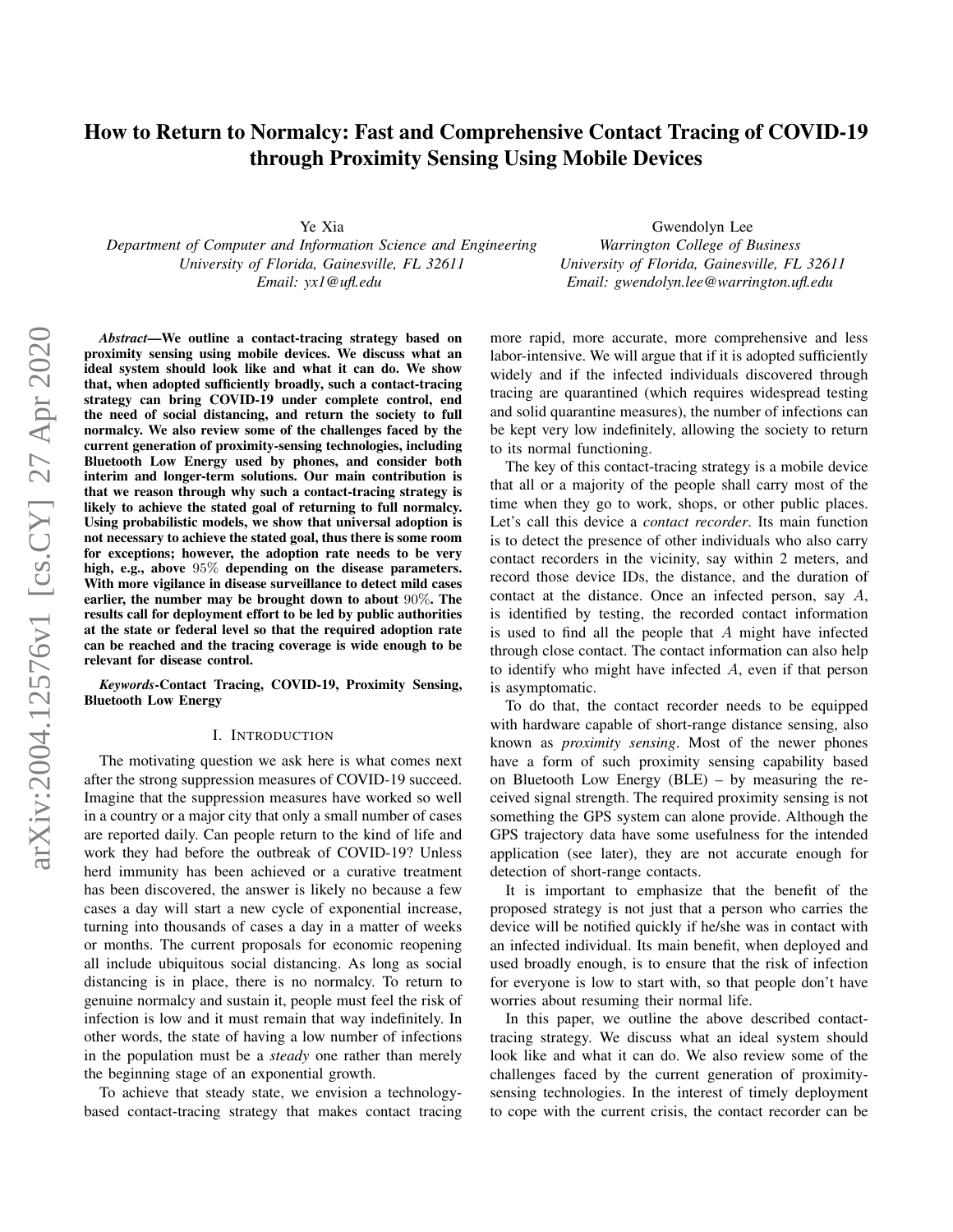initially implemented as an app on a smart watch or a mobile phone. In the long run, the challenges should be dealt with more carefully and the device may need to be designed from ground up in anticipation of the next pandemic. We also speculate why such a contact-tracing strategy can be accepted widely, wider than what first impression may suggest.

One of our main contributions is that we reason through why such a contact-tracing strategy is likely to achieve the goal of returning to full normalcy. One of our main messages is that the potential of such contact tracing is huge: It can stop the spread of the disease and keep it that way without social distancing. Another main message is that universal adoption is not necessary to achieve the stated goal, thus there is some room for exceptions; however, the adoption rate needs to be very high, e.g., above 95% depending on the disease parameters. With more vigilance in disease surveillance to detect mild cases earlier, the number may be brought down to about 90%. The results call for deployment effort to be led by public authorities at the state or federal level so that the required adoption rate can be reached and the tracing coverage is wide enough to be relevant for disease control.

As of April 2020, we are seeing an increasing number of proposed or actual contact-tracing systems based on proximity sensing [\[1\]](#page-11-0)–[\[4\]](#page-11-1). Singapore has deployed a phonebased system, called *TraceTogether* [\[1\]](#page-11-0), which contains a subset of the features outlined in this paper. The contact data of an individual is stored in his/her phone. Once the individual is confirmed to be infected, he/she can choose to allow the government server to access the data in the phone app, which helps identify close contacts. Apple and Google have made announcement that they will launch a comprehensive solution at the level of application programming interfaces (APIs) and operating systems to assist in enabling contact tracing using apps developed by thirdparty developers and/or public health authorities [\[2\]](#page-11-2). User privacy features strongly in their solution. For instance, explicit user consent is required to use the contact data, personally identifiable information or user location data will not be collected, and the list of contacted people never leaves a user's phone. European research institutions and governments are behind the proposals in [\[3\]](#page-11-3), [\[4\]](#page-11-1), which also have strong privacy-protection components. In particular, [\[3\]](#page-11-3) takes a decentralized approach to privacy-preserving tracing.

We feel that these proposals have not focused enough on the full potential of such contact-tracing systems. They exhibit a somewhat laissez-faire philosophy for adoption and use of such systems. First, for perfectly understandable reasons of not looking draconian, the advocacy for adoption is drastically toned down with messages such as 'people should pass words around and opt in'. Second, the contact information is only made available incrementally. When tracing reaches an individual, a request is sent and contact information becomes available after the individual's consent [\[1\]](#page-11-0). We make stronger claims here and we attempt to substantiate them. The contact-tracing strategy based on proximity sensing can keep the disease fully contained without the need of other mitigation measures such as social distancing or universal mask-wearing. It is not just a nice thing to have that complements other measures; it can end social distancing and allow the society to return to full normalcy. However, in order to achieve that, the adoption rate needs to be very high. We show that the ability to trace an entire cluster of infections is important, rather than just a subset of the individuals on best-effort basis. For that, it is crucial that the contact information from all individuals in the cluster is available, and preferably in real time to minimize the response time. Other proposals that use more laid-back approaches do not allow easy tracing of an entire cluster.

The remainder of the paper is organized as follows. In Section [II,](#page-1-0) we describe the main idea of the contact-tracing strategy. In Section [III,](#page-3-0) we answer why the strategy will achieve the stated goal. A highlight is that we analyze the minimum adoption rate required for the strategy to work as intended. In Section [IV,](#page-8-0) we discuss the device requirements, and the interim and long-term solutions. The conclusion and additional discussions are given in Section [V.](#page-10-0)

# II. THE MAIN IDEA OF THE STRATEGY

### <span id="page-1-0"></span>*A. Why Fast and Comprehensive Contact Tracing is Crucial*

The experiences of South Korea, Singapore, Hong Kong, and Taiwan have provided evidence that it is possible to keep the number of COVID-19 cases at a low level for a long period of time through aggressive testing, relentless contact tracing and high-quality quarantine. The reason these measures work is that together they can reduce the *reproduction ratio*, which is the average number of individuals directly infected by one patient. The reproduction ratio is a key parameter governing the dynamics of the number of infected cases. When the reproduction ratio is greater than 1, with a very high chance, the number of infections grows exponentially fast. Clearly, the smaller the reproduction ratio, the slower the number of infections grows. If the ratio is reduced to below 1, the exponential growth will not happen and the number of infections will collapse until it reaches zero. For COVID-19, earlier estimates put the basic reproduction ratio, usually denoted by  $R<sub>o</sub>$ , in the range between 3 to 4. One recent estimate put it as high as 5.7 [\[5\]](#page-11-4). It is not clear whether the measures taken by aforementioned Asian regions have reduced it to a number below 1 or just slightly above 1.

In a perfect world where the three measures work perfectly and without delay, any infected individual will be immediately isolated from the general population (the reproduction ratio will be zero). Realistically, they each have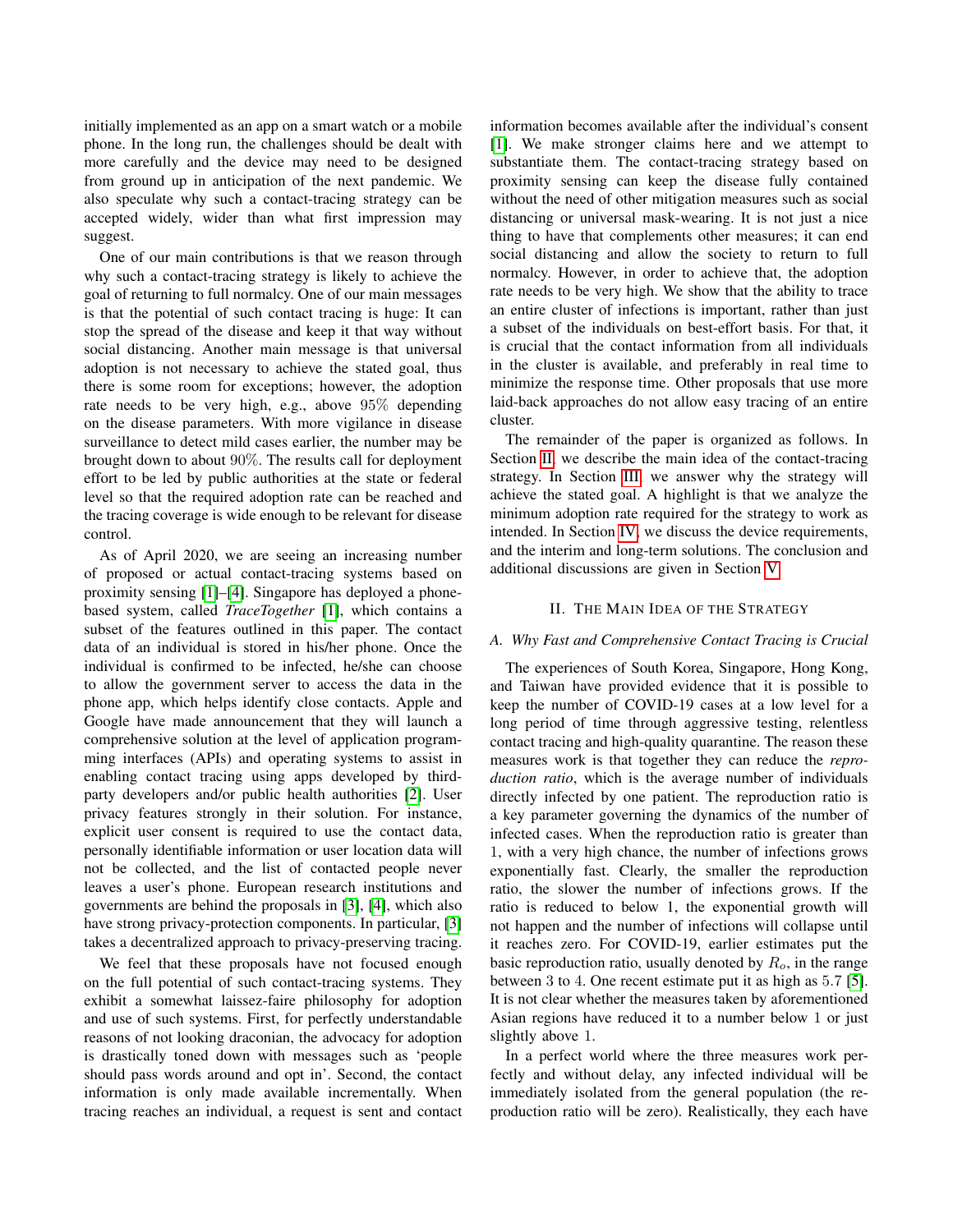some challenges. Among the three measures, how to improve the testing capability and speed has attracted a great deal of effort and it is expected that testing will soon not be a bottleneck. It is also hopeful that countries and regions will eventually see the value of and institute solid quarantine processes.[1](#page-2-0) Contact tracing remains a problem, as traditional contact tracing requires boots on the ground, and therefore, is labor-intensive and suffers long delay. Importantly, it suffers a more difficult, inherent traceability challenge. A patient may be unable to recall all the contacts he/she made, and anonymous contacts in public places are not traceable. Once community-based infection becomes serious enough, societies often abandon contact tracing altogether.

We argue that the difficulties in contact tracing can be largely resolved by using technologies. In other words, contact tracing can be made more rapid, more accurate, more comprehensive and less labor-intensive. Together with widespread rapid testing and proper quarantine, nearly all infected persons can be quickly isolated from the general population. In other words, such contact tracing approximates what can be done in a perfect world, and therefore, the society can be brought back to normal.

### *B. Tracing by Contact Recorder*

The most important piece of this contact-tracing strategy is the mobile device, the *contact recorder*, that everyone carries in the public. Think about a smart watch or a mobile phone. Each such device has a unique ID. On a central server, the device ID is tied to the individual's identity and how the individual can be reached, such as a cell phone number or an email address.

When two individuals are within a distance where virus transmission is possible, say 2 meters, the devices are able to detect each other and they each record the other device ID, the distance, and the duration of contact at the distance. The data is communicated to the central server, preferably in real time.

Suppose an individual, say person A, is sick, tested and confirmed to be infected. The central server checks the contact information recorded on A's device and conducts risk evaluations of A's recent contacts, say going back 14 days, and informs all those who are at risk of being infected by A through contact. Depending on the risk level, some of the at-risk individuals may be tested and/or quarantined; others may only receive a notification of caution. The risk evaluation may be based on the distance of contact, the duration of contact, and how infectious person A is estimated to be at the time of contact.

In addition to downstream tracing of those who might be infected by person  $A$ , the contact information of  $A$ can also be used for upstream tracing, i.e., finding out who might have infected  $A$  through contact with  $A$ . By repeated use of downstream and upstream tracing, a cluster of infections with the same recent origin can be identified. Another important use of upstream tracing is to identify and isolate asymptomatic or presymptomatic cases. There has been increasingly evidence that asymptomatic or presymptomatic patients can infect other people. As long as such an individual causes a serious symptomatic infection down the line, he/she can be discovered by tracing upward from the symptomatic individual.

Consider an example, which is shown in Fig. [1.](#page-2-1) Suppose person  $A$ , who is asymptomatic, infected person  $A_1$  on day 1 and  $A_2$  on day 4. Suppose  $A_1$  went on to infect person  $B_1$  on day 4 and  $B_2$  on day 5. Suppose  $B_1$  infected person  $C_1$  on day 8. On day 9, person  $A_1$  was sick enough to seek medical attention and was tested positive. Based on  $A_1$ 's contact history and by testing, it is possible to confirm A,  $B_1$  and  $B_2$  as being positive. Therefore, the asymptomatic patient A can be discovered. By tracing through  $B_1$ 's contact history, it is possible to discover  $C_1$ . By tracing through  $A$ 's contact history, it is possible to discover  $A_2$ . The whole cluster of patients originated from A will be all accounted for. Note that the cluster can be represented as a directed graph – in fact, a tree – where each node represents an individual and an edge represents infection by contact. Let us call it the *infection tree*.



<span id="page-2-1"></span>Figure 1. Infection tree – a cluster of infections started by patient A.  $A_1$ was the first one tested and confirmed on day 9.

From our description of the infection events, A can be recognized as being upstream to  $A_1$  with respect to the path of infection. However, during actual tracing, from  $A_1$ 's contact history alone, it is not immediately clear whether A infected  $A_1$  or the other way around. More generally, the graph constructed from the contact information of all the involved individuals will initially look different from the underlying infection tree. It may have more nodes, which corresponds to contacted individuals who are not infected; the direction of the edges remain to be determined; and

<span id="page-2-0"></span><sup>&</sup>lt;sup>1</sup>If the proposed contact-tracing strategy works as intended in keeping the number of infections low, the required testing and quarantine capabilities will be more easily satisfied.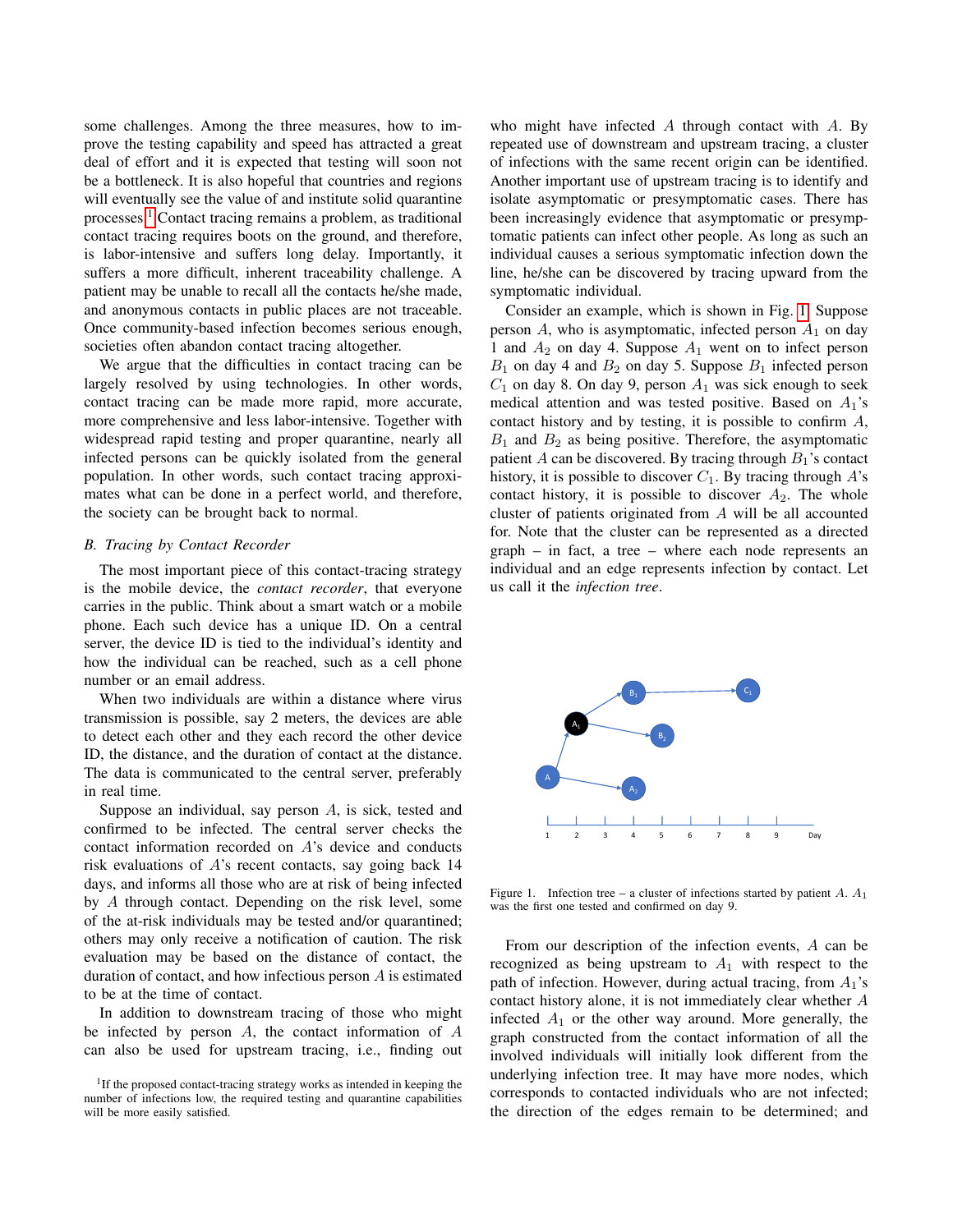there may be even loops in the graph. Such a graph needs to be processed to infer the infection tree. Doing so will require not only contact information but also testing results to prune non-patients and auxiliary information such as how the disease progresses. In this paper, we will not dwell on the inference problem. When we mention a cluster of infections started by a patient A, we mean the infection tree rooted at A.

### *C. Why Would Anyone Want to Use Such a Device?*

The primary justification for carrying a contact recorder is that it is an urgent public health measure in a crisis. There need to be promises from the authority that the measure is temporary, that its use is strictly limited to infectious disease control, and that citizens' privacy and data security are properly guarded. The use of clever privacy-preservation techniques will further alleviate worries that people may have about privacy invasion. Beyond those, there are actually incentives that may nudge citizens into using the device. The following are notable ones.

- Price to pay to return to normal life: We will show in Section [III,](#page-3-0) with the help of contact recorders, the number of infections can be consistently kept at a very low level so that the society can return to its normal functioning. People can go to work, restaurants, and conduct all their daily business as usual, with the comfort of knowing that the chance of infection is small. The small inconvenience of carrying the device can be viewed as the price to pay for returning to normal life.
- Personal benefits: The individual will benefit from getting notified very quickly should he/she be in contact with an infected person, which allows timely testing, proper quarantine (so that the individual's family is protected) and early medical care for improved outcome.
- Civic duty: Carrying the device can be viewed as fulfilling a civic duty required by public health measures. It can be compared to getting the required vaccines or complying with orders such as stay-at-home, social distancing, or closure of business operations or other activities. An individual who carries the device (let us call such an individual an adopter) helps everyone else while helping him/herself.
- Social expectation: People may be more willing to interact with an adopter because he/she can rightfully be perceived as being 'less dangerous' than a nonadopter. If an adopter were in fact infectious, there would have been ample pathways in the tracing that lead to him/her. The fact that he/she is not isolated gives credence that he/she has not been infected. Nothing like that can be said about a non-adopter. Once the practice of carrying the device is adopted widely enough, it may become a social norm.

# III. WHY WILL THE STRATEGY WORK?

# <span id="page-3-1"></span><span id="page-3-0"></span>*A. Complete Traceability under Universal Adoption*

In this section, we will show that, under the assumption of universal adoption, the proposed contact-tracing strategy has the property of *complete traceability*, which the traditional manual method of tracing lacks. That is, assuming everyone carries a device, all consequential infections through personto-person contact are traceable.

We will first examine the problems of manual tracing in more details. We have already seen that, in addition to costing excessive effort and resources, there is a *recall problem* that afflicts manual tracing, i.e., a patient cannot recall all the contacts he/she made, especially those in public venues. There is a related problem, which we will call the *manifestation problem*: If an infected individual does not show any symptoms or shows only mild symptoms, he/she may not seek medical care to be tested. In principle, recall is not needed if there is no manifestation problem; every patient will show enough symptoms and will be tested. On the other hand, if there is perfect recall, the manifestation problem will go away because in a growing cluster of infections someone will show enough symptoms to be tested and everyone in the cluster will be recalled, including patients with no or mild symptoms.

In practice, the manifestation problem exists and recall is imperfect, and together, they pose severe challenges to manual tracing. For COVID-19, it is difficult to know precisely what percentage of the infected individuals are asymptomatic (or presymptomatic). Iceland tested a portion of its population and found 50% of those who tested positive showed no symptoms [\[6\]](#page-11-5). Other reports vary greatly, putting the percentage as low as less than  $10\%$  and as high as more than 90%. Much may have to do with confusing the presymptomatic cases with true asymptotic cases [\[7\]](#page-11-6). Among the symptomatic patients, it has been estimated that between  $10\% - 20\%$  of them are severe enough to require hospitalization. With the combined effects of asymptomatic, presymptomatic and mild cases, a cluster may grow to a size between one dozen to even one hundred infected individuals before one of them seeks medical attention. By then, the cluster of infected would have been in contact with a large number of people who end up not being infected, making the task of recall even more challenging. For tracing to work perfectly, the recall needs to be enough to include all the contacts that have led to infection, which is often impossible without the help of contact recorders. Consequently, manual tracing often misses many patients in a cluster, especially those asymptomatic or mild cases, as is well documented.

When tracing is done with contact recorders, both the recall and manifestation problems can be completely dealt with. We have already seen that the contact recorder solves the recall problem. With the recall problem solved, an entire cluster can be discovered as long as one patient in the cluster is tested positive. Then, what guarantees that some patient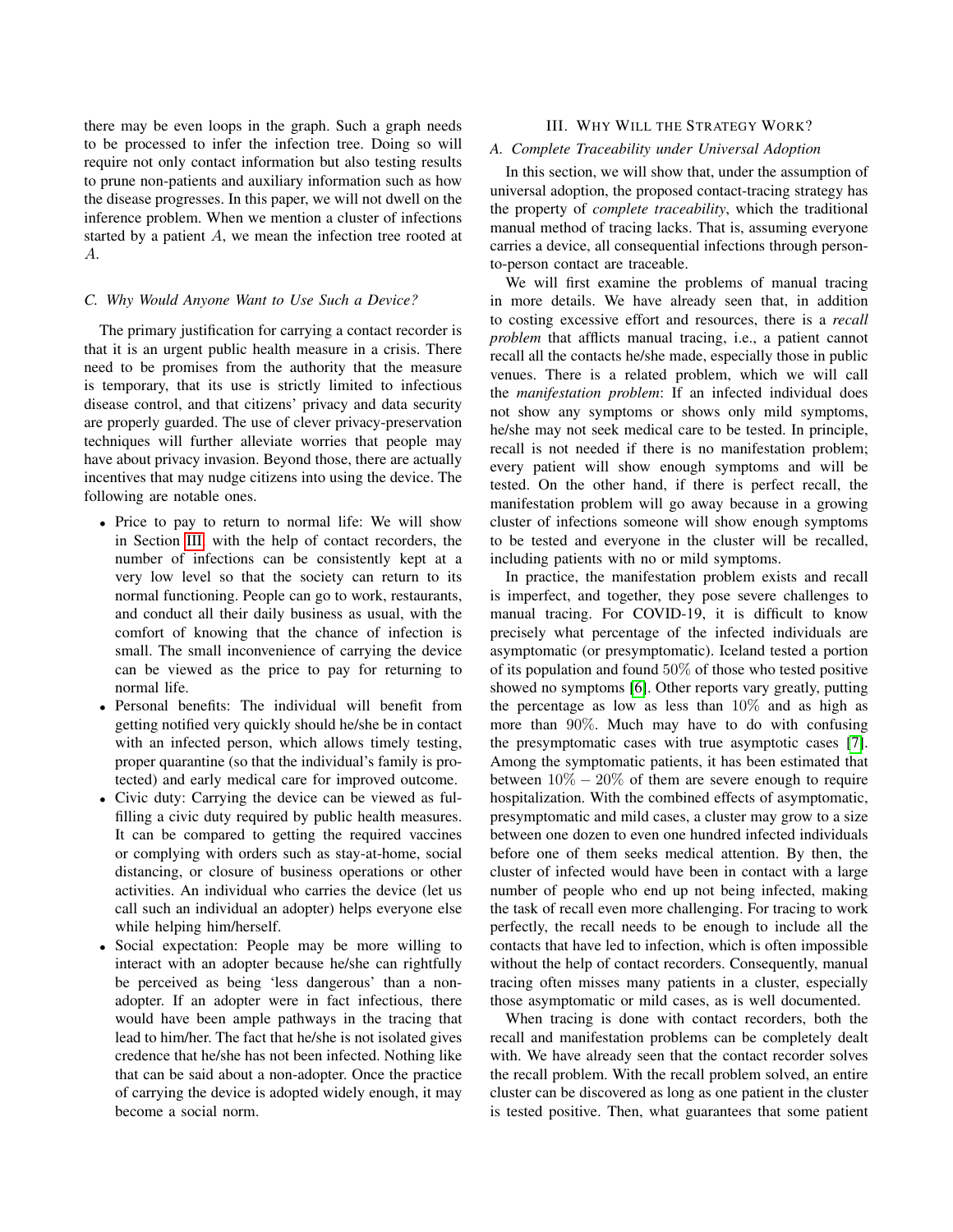in the cluster gets tested in the first place? It is well known that, in the absence of any intervention, the cluster size will either stop growing or grow to infinity exponentially fast.<sup>[2](#page-4-0)</sup> If a cluster grows to infinity, it will eventually include an individual with severe enough symptoms to be caught and tested by the medical system, at which point the whole cluster will be discovered. What we mean by complete traceability is that all growing clusters are eventually fully discovered. A cluster that eventually stops growing by itself will stop contributing to the spread of the disease, and hence, can be ignored from the current discussion.

Although all growing clusters are eventually discovered with the proposed tracing strategy, the delay in discovering a cluster and the cluster size at the time of discovery depend on many details in the tracing process, the random infection process and how the disease progresses, as shown in the example of Fig. [1.](#page-2-1) Since shorter delay and a smaller cluster size clearly have practical benefits, countries should try to make rapid testing abundantly available and the public should be informed to seek testing as soon as symptoms show up. In some countries, effort was made to catch patients with mild symptoms, mainly by checking body temperature broadly in public places such as schools.

One of the key points is that, in order to discover an entire cluster of infections, the contact information from all individuals in the cluster is needed. For the most timely disease surveillance and prevention of its spread, all such contact information should be available at soon as a patient is confirmed. This suggests that, from the purpose of minimizing the disease spread, the best arrangement is to make all contact information available in real time, so that the process for discovering the entire cluster can take place immediately. In contrast, it is less than optimal if the contact information is requested one by one on a need basis as the tracing process progresses, which is the method of other tracing systems/proposals [\[1\]](#page-11-0), [\[2\]](#page-11-2).

A related key point is that what makes such tracing method powerful is the ability to discover an entire cluster, not just some members of the cluster. Under the assumption of universal adoption, there is no reason to discover anything less than the whole cluster. More fundamentally, it is the manifestation problem that leads to the need to trace an entire cluster because patients with mild or no symptoms may only be discoverable through their connections with other patients in the cluster who have more severe symptoms.

There is another view about the effectiveness of such tracing method, which is based on a consideration of the reproduction ratio. Once an infected person is identified, by downstream tracing, all the persons he/she infected can be immediately isolated from the general population. Thus, for all symptomatic cases, the reproduction ratio can effectively be reduced to zero. Asymptomatic patients can be identified by upstream tracing and testing. Then, by downstream tracing, the reproduction ratio for asymptomatic patients can also be reduced to zero. In Section [III-B,](#page-4-1) we will use this view to argue for the effectiveness of the tracing method when the device adoption is not universal.

# <span id="page-4-1"></span>*B. Is Universal Adoption Necessary?*

In Section [III-A,](#page-3-1) we argued that, under the assumption of universal adoption (i.e., that everyone carries a contact recorder), the proposed contact-tracing strategy will be completely effective in that it will be able to catch all growing clusters of infections. Since universal adoption is difficult to achieve and may be deemed draconian, we ask the natural question whether the strategy can remain effective if certain percentage of people are opt out, and if so, what that percentage is. Here, effectiveness is with respect to the original goal of keeping the number of infections low on a consistent basis. The quick answer is: Universal adoption is not necessary; however, to achieve the stated goal, the adoption rate needs to be very high. We will argue this formally. The often-used notations are summarized in Table [I.](#page-4-2)

Table I OFTEN-USED NOTATIONS

<span id="page-4-2"></span>

First, it is clear that the more people who carry contact recorders, the more effective the contact-tracing strategy is in curbing the spread of the virus. However, it may be the case that, at a certain adoption rate of the device, the tracing strategy can slow down the growth of the number of infections, but it is still an exponential growth, just a slow one. If the goal is to maintain a very low number of infections as a steady state, the effective reproduction ratio needs to be kept below 1. We will show that there is a cutoff value with respect to the required adoption rate.

<span id="page-4-0"></span><sup>&</sup>lt;sup>2</sup>Before the population is largely immune, the time dynamic of a cluster size can be studied under the framework of branching processes. When the mean number of offsprings is greater than 1, a branching process either goes extinct or goes to infinity at an exponential rate (see page 316 in [\[8\]](#page-11-7)).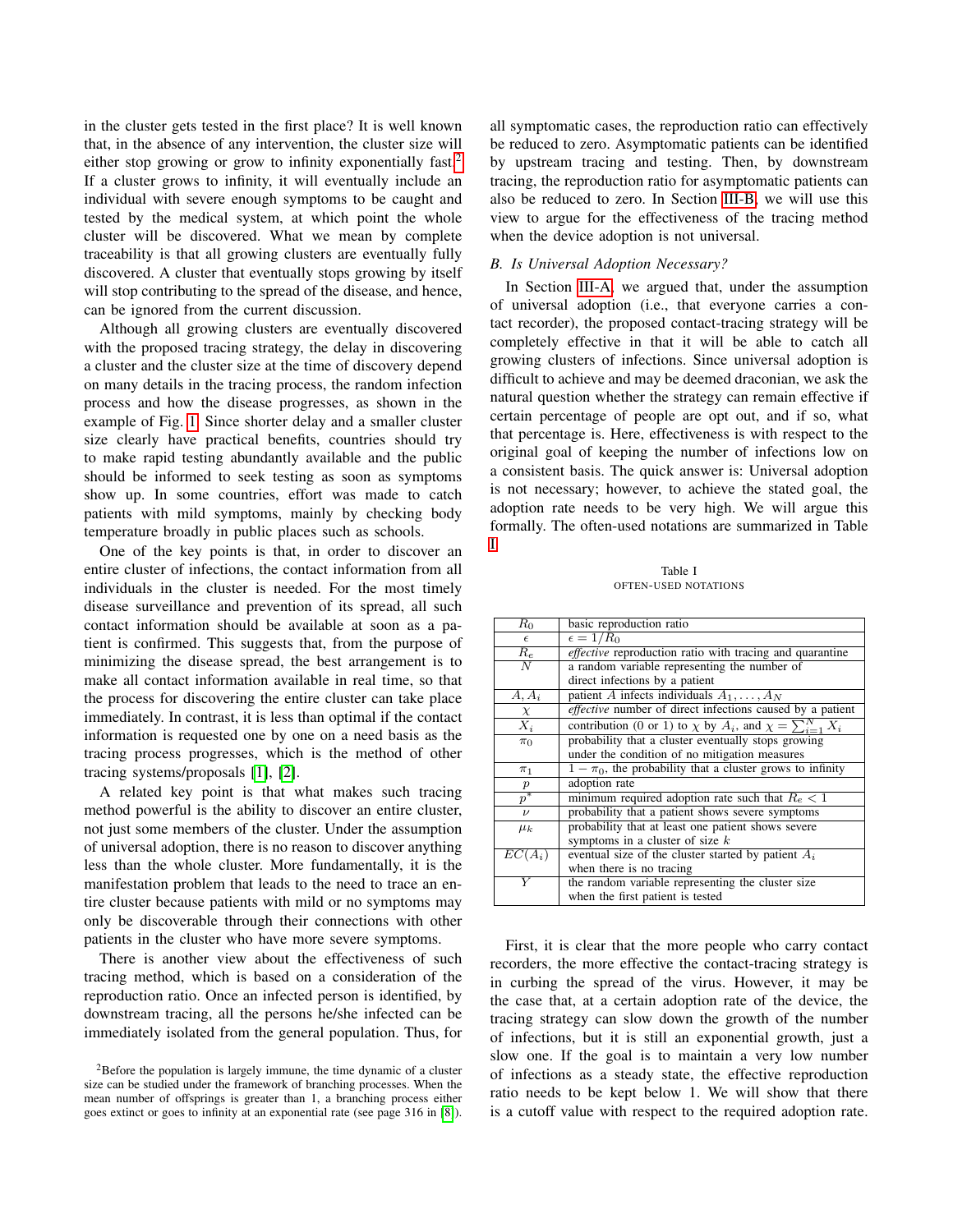Below the cutoff value, the corresponding reproduction ratio is larger than 1; above it, the corresponding reproduction ratio is less than 1, in which case the number of infections will eventually go to zero.

Suppose the adoption rate is denoted by  $p$ , which is the fraction of the population with contact recorders. Consider an arbitrary infected person  $A$ . Suppose  $A$  goes on to directly infect N other individuals,  $A_1, \ldots, A_N$ , where N is a random variable. The expectation of  $N$  is equal to  $R_0$ , where  $R_0$  is the basic reproduction ratio. Under the proposed tracing strategy, we will define the *effective reproduction ratio* of  $A$ , denoted by  $R_e$ , which is equal to the expectation of  $\chi$ , the *effective* number of individuals directly infected by A. In general,  $\chi$  will not be equal to N. If the cluster of infections started by  $A_i$  can be fully discovered by tracing at some future time, the whole cluster, including  $A_i$ , will be isolated from the general population; in that case,  $A_i$ does not contribute to  $\chi$ . The point is that, although A has infected  $A_i$ , the effect of  $A_i$  is entirely removed at some future time due to tracing and quarantine. It is as if  $A_i$  does not exist when considering the spread of the disease.

More specifically, if  $N = 0$ , we let  $\chi = 0$ . Next, suppose  $N \geq 1$ . Let  $X_i$  denote the contribution to  $\chi$  by each  $A_i$ , and let  $\chi = \sum_{i=1}^{N} X_i$ . We let  $X_i = 0$  if the cluster started by  $A_i$  is fully traced (and removed) at some later time; we let  $X_i = 1$ , otherwise.

The  $X_i$ 's are IID, and they are independent of N. We then have  $R_e = E[\chi] = E[N]E[X_i] = R_0E[X_i] = R_0P(X_i =$ 1). We wish to have  $R_e < 1$  so that the spread of the disease will eventually stop.

Let  $\pi_0$  be the probability that the cluster started by  $A_i$ eventually stops growing *under the assumption that there are no mitigation measures of any sort*; let  $\pi_1$  be the probability that the cluster grows to infinity under the same assumption. We have  $\pi_0 + \pi_1 = 1$ . For notational convenience, let  $\epsilon =$  $1/R<sub>0</sub>$ . The following theorem implies that our objective is achievable even without universal adoption.

*Theorem 1:* Suppose  $\pi_1 > 1 - \epsilon$ . There exists  $p_o < 1$ such that for all  $p > p<sub>o</sub>$ , the effective reproduction ratio  $R<sub>e</sub>$ is less than 1.

*Proof:* Suppose  $N \geq 1$  and A infected individuals  $A_i$ , where  $i = 1, \ldots, N$ . Recall that  $X_i = 0$  if the cluster started by  $A_i$  is fully traceable at some point. That happens if and only if (1) the cluster reaches some size  $k$ , (2) at least one patient in the cluster has caught the attention of the medical system and has been tested, and (3) everyone in the cluster has a contact recorder so that the whole cluster can be traced.

Let  $EC(A_i)$  denote the eventual size of the cluster started by  $A_i$  *if it is unimpeded*; that is, if there is no tracing and quarantine.  $EC(A_i)$  can take a value from  $[1,\infty]$ . Let Y be the random variable representing the cluster size when the first patient is tested. It is reasonable to think that, as long as the cluster grows indefinitely, some patient will eventually be tested. Therefore, we assume that, conditional on the cluster size grows to infinity,  $P(Y < \infty) = 1$ . We then have the following.

$$
P(X_i = 0)
$$
  
=  $\sum_{k=1}^{\infty} P\{EC(A_i) = k \text{ and } Y \le k \text{ and everyone}$   
in the cluster of size Y has a contact recorder}  
+  $\sum_{k=1}^{\infty} P\{EC(A_i) = \infty \text{ and } Y = k \text{ and everyone}$   
in the cluster of size k has a contact recorder} (1)  
 $\ge \sum_{k=1}^{\infty} P\{EC(A_i) = \infty \text{ and } Y = k \text{ and everyone}$   
in the cluster of size k has a contact recorder}

<span id="page-5-2"></span>
$$
=\sum_{k=1}^{\infty} p^k P\{EC(A_i) = \infty\} P\{Y = k | EC(A_i) = \infty\} \quad (2)
$$

<span id="page-5-3"></span>
$$
=\pi_1 \sum_{k=1}^{\infty} p^k P\{Y = k | EC(A_i) = \infty\}.
$$
 (3)

Now, by the monotone convergence theorem,  $\sum_{k=1}^{\infty} p^k P\{Y = k | EC(A_i) = \infty\} \rightarrow \sum_{k=1}^{\infty} P\{Y =$  $k|EC(A_i) = \infty$  = 1 as  $p \to 1$ . Therefore, for any  $\delta > 0$ , there exists  $p_o < 1$  such that for all  $p > p_o$ ,  $P(X_i = 0) > \pi_1(1 - \delta).$ 

Now choose  $\delta$  such that  $\pi_1(1 - \delta) \geq 1 - \epsilon$  and choose the corresponding  $p_o$ . We then have  $P(X_i = 0) > 1 - \epsilon$  and therefore  $R_e = R_0 P(X_i = 1) < 1$  for all  $p > p_o$ .

Theorem [1](#page-5-0) implies that, the contact-tracing strategy can still achieve its goal of stopping the spread of the disease if some people, up to a certain fraction of the population, are opt out or otherwise unable to participate. Another implication is that if everyone participates but people occasionally do not carry the contact recorder on some of their outings – again up to a certain threshold – the tracing strategy will still work. In particular, exceptions can be made for some individuals or some occasions for which privacy protection is needed at the highest level, as long as they are made rarely (which we will discuss later).

<span id="page-5-0"></span>For the parameter values of interest,  $\pi_1$  is expected to be very close to 1, and the condition of Theorem [1](#page-5-0) is easily satisfied. As an example, suppose the number of individuals directly infected by a patient is a random variable with a Poisson distribution of mean  $R_0$ . It can be shown that  $\pi_0$ is the solution of the equation  $\log \pi_0 = R_0(\pi_0 - 1)$  with a value less than 1 (see page 226 of  $[8]$ ).<sup>[3](#page-5-1)</sup> Table [II](#page-6-0) shows the values of  $\pi_0$  and  $\pi_1$  for  $R_0 = 3, 4, 5$ , and 6, which will be used later. We also see that  $\pi_1$  is substantially greater than  $1 - \epsilon$  for these cases that are relevant to COVID-19.

In the Poisson case, the condition of Theorem [1](#page-5-0) is always satisfied due to the following result.

<span id="page-5-1"></span><sup>&</sup>lt;sup>3</sup>Throughout, log denotes the natural log.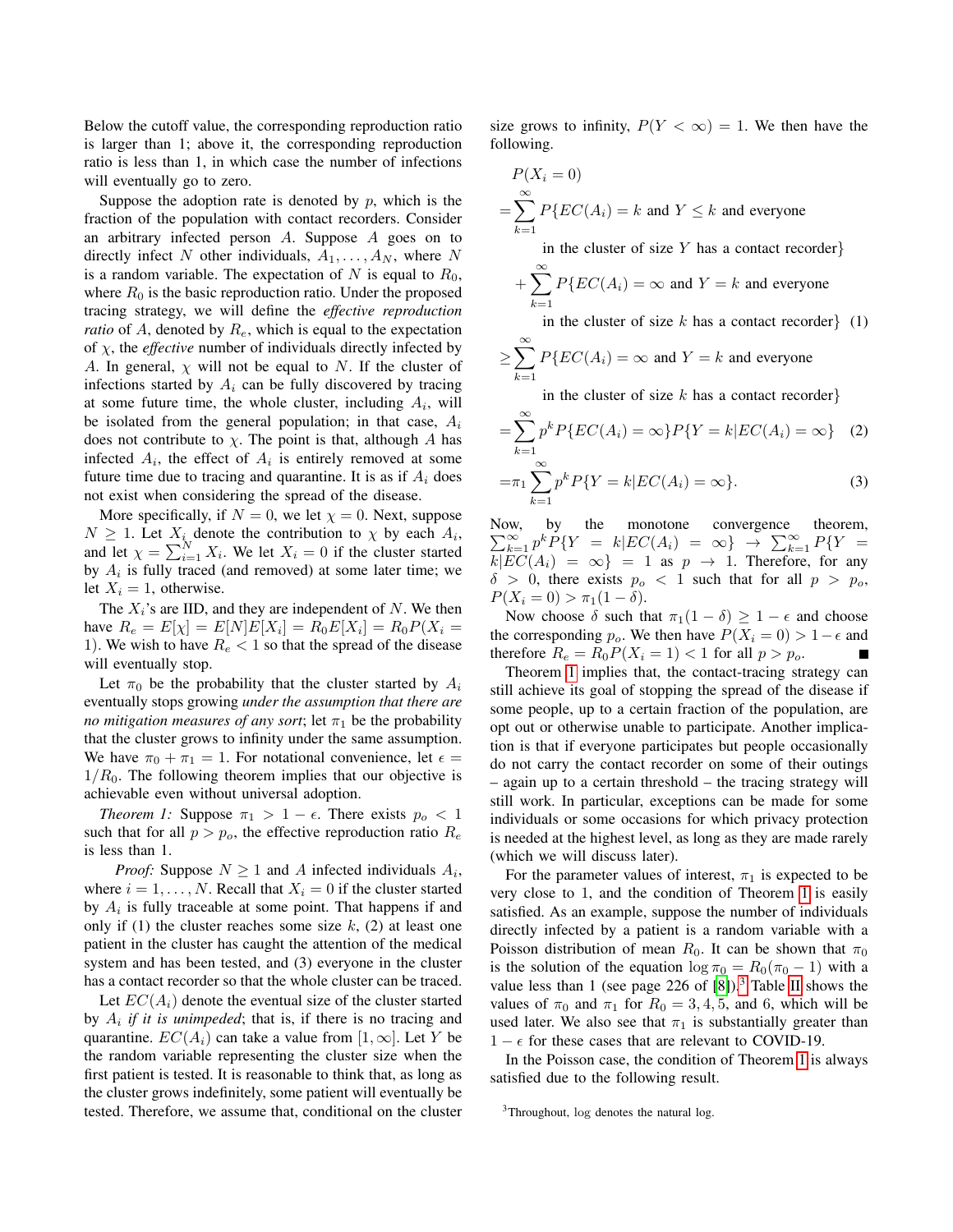<span id="page-6-0"></span>Table II  $\pi_0$  and  $\pi_1$  under Poisson Distribution

| $R_0$ | $\pi_0$ | $\pi_1$ | $\epsilon$ |
|-------|---------|---------|------------|
| 3     | 0.0595  | 0.9405  | 0.6667     |
|       | 0.0198  | 0.9802  | 0.75       |
| 5     | 0.0070  | 0.9930  | 0.8        |
| 6     | 0.0025  | 0.9975  | 0.8333     |

*Lemma 2:* Suppose the number of direct infections caused by a patient follows a Poisson distribution with mean  $R_0$ . Then,  $\pi_0 < \epsilon$  and  $\pi_1 > 1 - \epsilon$ .

*Proof:* As we have always assumed,  $R_0 > 1$  so that  $0 < \epsilon < 1$ . We know that  $\pi_0 < 1$  and it satisfies  $\log \pi_0 =$  $R_0(\pi_0-1)$ . Consider the function  $f(x) = \log x - R_0(x-1)$ . We have  $f(1) = 0$ , and  $f(x) \rightarrow -\infty$  as  $x \downarrow 0$ . Now,  $f'(x) =$  $1/x-R_0$ . Therefore,  $f(x)$  increases on  $(0, \epsilon)$  and decreases on  $(\epsilon, 1]$ . Moreover,  $f(x)$  achieves the maximum on  $(0, 1]$ at  $x = \epsilon$  and the maximum value is greater than 0. Hence, there is exactly one solution to  $f(x) = 0$  on the interval  $(0, 1)$  and it lies on  $(0, \epsilon)$ . This solution is the required  $\pi_0$ .

#### *C. Lower and Upper Bounds for Minimum Adoption Rate*

The next natural question is: How high need the adoption rate be in order to achieve the objective of stopping the spread of the disease? We will show that a very high adoption rate is needed, e.g., larger than 95%. Therefore, although there is some wiggle room that allows some people or some situations to be exempted, an appropriate public health message should encourage everyone to almost always carry the contact recorder when in public except on rare occasions when privacy is a must.

Let  $p^*$  denote the *minimum required adoption rate* such that  $R_e$  < 1, i.e., the smallest  $p_o$  for Theorem [1.](#page-5-0) We will show our answer to the question by calculating a lower bound and an upper bound for the minimum required adoption rate  $p^*$ . It turns out the two bounds are extremely close, and therefore, they are both good estimates of  $p^*$ .

The analysis requires a bit more assumptions than what is needed for Theorem [1.](#page-5-0) Let  $\nu$  be the probability that an infected person shows severe enough symptoms to be picked up by the medical system, where  $0 < \nu < 1$ . Let us assume that the patients are IID with respect to showing severe enough symptoms. When the size of a cluster of infected patients is equal to  $k$ , let  $\mu_k$  denote the probability that at least one patient shows severe enough symptoms (who will be tested). Then, by the definition of  $\nu$  and the IID assumption,

$$
\mu_k = 1 - (1 - \nu)^k. \tag{4}
$$

*1) Lower Bound:* We will start from [\(1\)](#page-5-2). The second term on the right hand side [\(1\)](#page-5-2) can be written as the right hand side of [\(3\)](#page-5-3). Conditional on that the cluster size grows to infinity when unimpeded, we have  $P(Y = k) = (1 - \nu)^{k-1} \nu$ .

Continuing from [\(3\)](#page-5-3), we get

<span id="page-6-4"></span>
$$
\pi_1 \sum_{k=1}^{\infty} p^k P\{Y = k | EC(A_i) = \infty\}
$$
  
= 
$$
\pi_1 \sum_{k=1}^{\infty} p^k (1 - \nu)^{k-1} \nu
$$
  
= 
$$
\pi_1 \frac{\nu p}{1 - p(1 - \nu)}.
$$
 (5)

We next work on the first term on the right hand side of [\(1\)](#page-5-2), which can be written as

$$
\sum_{k=1}^{\infty} P\{EC(A_i) = k \text{ and } Y \le k \text{ and everyone}
$$

in the cluster of size  $Y$  has a contact recorder

$$
= \sum_{k=1}^{\infty} \sum_{j=1}^{k} p^{j} P\{EC(A_{i}) = k, Y = j\}
$$
  
\n
$$
= \sum_{k=1}^{\infty} \sum_{j=1}^{k} p^{j} P\{EC(A_{i}) = k\} P\{Y = j|EC(A_{i}) = k\}
$$
  
\n
$$
= \sum_{k=1}^{\infty} \sum_{j=1}^{k} p^{j} P\{EC(A_{i}) = k\} \frac{(1 - \nu)^{j-1} \nu}{\mu_{k}}
$$
  
\n
$$
= \sum_{k=1}^{\infty} \frac{1 - (p(1 - \nu))^{k}}{1 - (1 - \nu)^{k}} P\{EC(A_{i}) = k\} \frac{\nu p}{1 - p(1 - \nu)}.
$$
  
\n(6)

<span id="page-6-2"></span>*Lemma 3:* For  $k \geq 1$ ,  $\frac{1-(p(1-\nu))^k}{1-(1-\nu)^k}$  $\frac{-(p(1-\nu))^n}{1-(1-\nu)^k}$  is decreasing in k. It is maximized at  $k = 1$  and the maximum is equal to  $(1 - p(1 - \nu))/\nu$ .

*Proof:* We will tentatively view k as a real-valued variable and take the derivative with respect to k.

<span id="page-6-3"></span>
$$
\begin{aligned}\n&\left(\frac{1-(p(1-\nu))^k}{1-(1-\nu)^k}\right)' \\
&= \frac{-p^k(1-\nu)^k(1-(1-\nu)^k)\log(p(1-\nu))}{(1-(1-\nu)^k)^2} \\
&+ \frac{(1-p^k(1-\nu)^k)(1-\nu)^k\log(1-\nu)}{(1-(1-\nu)^k)^2}.\n\end{aligned} \tag{7}
$$

To show the above derivative is less than 0 for  $k \geq 1$ , it is enough to show

<span id="page-6-1"></span>
$$
-p^{k}(1-(1-\nu)^{k})\log(p(1-\nu)) + (1-p^{k}(1-\nu)^{k})\log(1-\nu) < 0,
$$

which simplifies to

$$
-p^k \log(p(1-\nu)) + p^k (1-\nu)^k \log p + \log(1-\nu) < 0. \tag{8}
$$

At  $k = 0$ , the left hand side of [\(8\)](#page-6-1) is equal to 0. The derivative of the left hand side is equal to  $-p^k \log p \log (p(1 (v)$ ) +  $p^k(1-v)^k \log p \log (p(1-v)) < 0$ . Hence, the left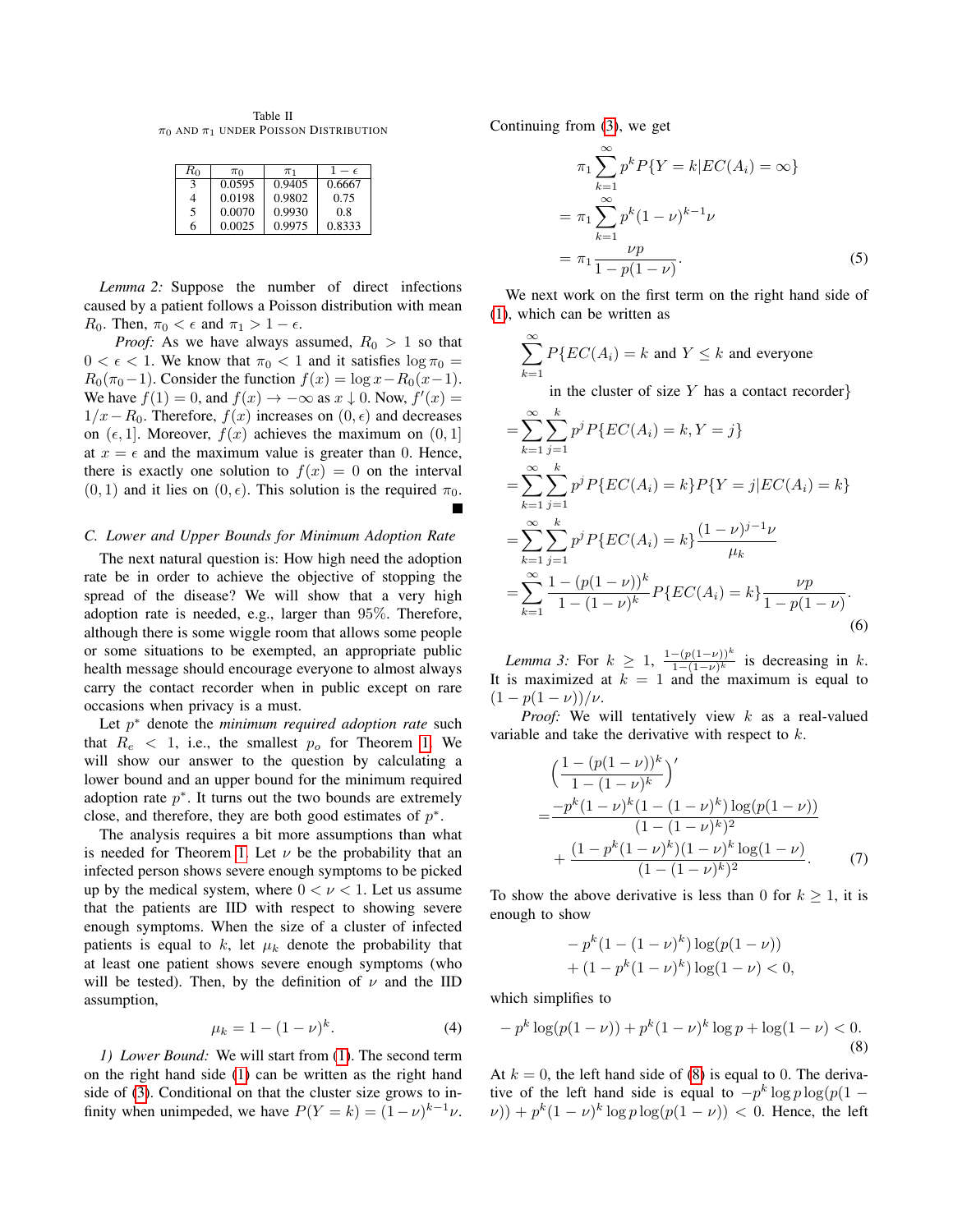hand is decreasing in  $k$  and its value is less than 0 for all  $k > 0$ .

Using the result of Lemma [3,](#page-6-2) the right hand side of [\(6\)](#page-6-3) is less than or equal to

$$
\max_{k\geq 1} \frac{1 - (p(1 - \nu))^k}{1 - (1 - \nu)^k} \sum_{k=1}^{\infty} P\{EC(A_i) = k\} \frac{\nu p}{1 - p(1 - \nu)}
$$
  
=  $p\pi_0$ . (9)

Then, from  $(1)$ ,  $(9)$  and  $(5)$ ,

$$
P(X_i = 0)
$$
  
\n
$$
\leq p\pi_0 + \pi_1 \sum_{k=1}^{\infty} p^k P\{Y = k | EC(A_i) = \infty\}
$$
  
\n
$$
\leq p\pi_0 + \pi_1 \frac{\nu p}{1 - p(1 - \nu)}.
$$
\n(10)

To have  $R_e = R_0 P(X_i = 1) < 1$ , we need  $P(X_i = 0) >$  $1 - 1/R_0 = 1 - \epsilon$ , which implies

$$
p\pi_0 + \pi_1 \frac{\nu p}{1 - p(1 - \nu)} > 1 - \epsilon.
$$
 (11)

The inequality [\(11\)](#page-7-1) can be rewritten as follows, involving a quadratic function of p.

$$
\pi_0(1-\nu)p^2 - (\pi_0 + \pi_1\nu + (1-\epsilon)(1-\nu))p + (1-\epsilon) < 0. \tag{12}
$$

The value of the quadratic function at  $p = 1$  is equal to  $-\epsilon\nu < 0$ . Therefore, one of the solutions of the quadratic function is greater than 1 and the other is less than 1. The latter solution will be denoted by  $p$ . Then, [\(11\)](#page-7-1) holds if  $p < p \leq 1$ . We can compute p using the standard expression for solving a quadratic equation, which gives

$$
\underline{p} = \frac{1}{2\pi_0(1-\nu)} \Big( \pi_0 + \pi_1 \nu + (1-\epsilon)(1-\nu) - \sqrt{(\pi_0 + \pi_1 \nu + (1-\epsilon)(1-\nu))^2 - 4\pi_0(1-\nu)(1-\epsilon)} \Big).
$$
\n(13)

The condition  $p > p$  is necessary for having  $R_e < 1$ . Therefore,  $\bar{p}$  is a lower bound for the minimum required adoption rate, i.e.,  $p^* \geq p$ .

*2) Upper Bound:* We will start with [\(6\)](#page-6-3). Using the result of Lemma [3,](#page-6-2) for any  $k \geq 1$ ,  $\frac{1-(p(1-\nu))^k}{1-(1-\nu)^k}$  $\frac{-(p(1-\nu))}{(1-(1-\nu)^k}$  is greater than or equal to the limiting value, which is equal to 1, as  $k \to \infty$ . Therefore, the right hand side of [\(6\)](#page-6-3) is greater than or equal to

$$
\sum_{k=1}^{\infty} P\{EC(A_i) = k\} \frac{\nu p}{1 - p(1 - \nu)} = \pi_0 \frac{\nu p}{1 - p(1 - \nu)}.
$$
\n(14)

Then, from [\(1\)](#page-5-2), [\(5\)](#page-6-4) and [\(14\)](#page-7-2),

$$
P(X_i = 0) \ge \frac{\nu p}{1 - p(1 - \nu)}.\tag{15}
$$

For any p value that satisfies  $\frac{\nu p}{1-p(1-\nu)} > 1 - \epsilon$ , we have  $R_e < 1$ . This gives

<span id="page-7-3"></span>
$$
p > \bar{p} \triangleq \frac{1}{1 - \nu + \frac{1}{1 - \epsilon}\nu} = \frac{1}{1 + \frac{\epsilon}{1 - \epsilon}\nu}.
$$
 (16)

<span id="page-7-0"></span>Note that  $\bar{p}$  defined in [\(16\)](#page-7-3) is the  $p<sub>o</sub>$  for Theorem [1](#page-5-0) and it is always less than 1. We see that  $\bar{p}$  is an upper bound of the minimum required adoption rate in order to achieve  $R_e < 1$ , i.e.,  $p^* \leq \bar{p}$ .

*3) Numerical Results:* For the numerical results, we assume the number of direct infections by an arbitrary patient, i.e., the random variable  $N$  in Section [III-B,](#page-4-1) follows a Poisson distribution with mean  $R_0$ . Table [III](#page-8-1) shows sample values for the lower and upper bounds computed based on [\(13\)](#page-7-4) and [\(16\)](#page-7-3), respectively. We see that the two bounds are very close under the chosen set of parameters. Therefore, we have a pair of very good estimates for the true value of the minimum required adoption rate  $p^*$ .

<span id="page-7-1"></span>Remark. The Poisson assumption is not required to derive the general expressions for p and  $\bar{p}$  in [\(13\)](#page-7-4) and [\(16\)](#page-7-3), respectively. For the numerical results, we need to calculate the values of  $\pi_0$  and  $\pi_1$  used in the expression for p, and the Poisson assumption is needed for such calculation. Since the expression for  $\bar{p}$  does contain  $\pi_0$  and  $\pi_1$ , the numerical values for  $\bar{p}$  are also the upper bound for general distributions. Therefore, even when we do not know the distribution for the number of direct infections,  $\bar{p}$  can still be used to provide a useful upper bound.

<span id="page-7-4"></span>The set of parameters used to generate the numerical results is relevant to COVID-19. Table [III](#page-8-1) shows the cases for  $R_0 = 3, 4, 5$  and 6. These values should be enough to cover the range of estimates for the true  $R_0$  of COVID-19. For COVID-19, if 50% of the infected individuals are asymptomatic and 10% of the symptomatic patients develop severe conditions, then, on average, one out of a cluster of 20 patients has severe symptoms, which can be picked up and tested by the medical system. In that case,  $\nu$  can be taken as 0.05. Table [III](#page-8-1) also shows the result for  $\nu = 0.02$ , which is relevant if the true asymptomatic cases are drastically more than the current estimate or if the medical system is overly relaxed and not picking up infection cases frequently enough. The result for  $\nu = 0.1$  shows the benefits if the disease surveillance system can pick up patients with mild symptoms quickly, for instance, by widespread temperature measurement. The required adoption rate can be lowered to the more manageable 95% range. To pursue the benefit further, in Fig. [2,](#page-8-2) we plot the upper bound  $\bar{p}$  against a wider range of  $\nu$ . It shows that, if we are lucky enough that the true  $R_0$  is around 3 and if we are vigilant enough to catch infection cases early, the required adoption rate can be brought to the 90% range.

<span id="page-7-2"></span>We next explain why the required adoption rate is usually high. Take the example of  $\nu = 0.05$ , which corresponds to the case where, on average, there is one patient with severe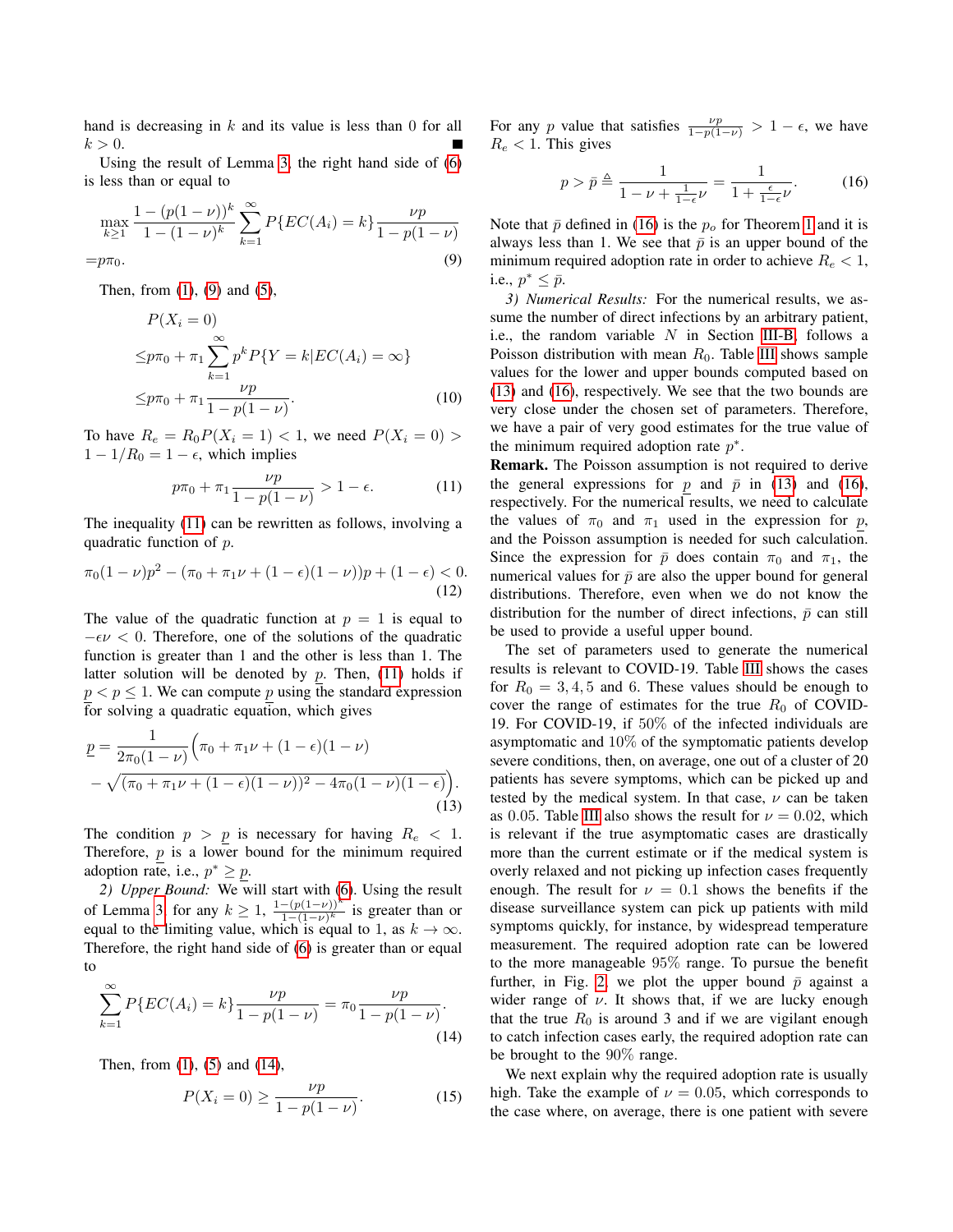<span id="page-8-1"></span>Table III NUMERICAL RESULTS FOR THE LOWER AND UPPER BOUNDS

| $\boldsymbol{\nu}$ | $(R_0)$<br>$\epsilon$ | Lower Bound p | Upper Bound $\bar{p}$ |
|--------------------|-----------------------|---------------|-----------------------|
| 0.1                | 1/3<br>(3)            | 0.94865       | 0.95238               |
|                    | 1/4<br>(4)            | 0.96701       | 0.96774               |
|                    | 1/5<br>(5)            | 0.97543       | 0.97561               |
|                    | 1/6<br>(6)            | 0.98034       | 0.98039               |
| 0.05               | 1/3<br>(3)            | 0.97347       | 0.97561               |
|                    | 1/4<br>(4)            | 0.98320       | 0.98361               |
|                    | 1/5<br>(5)            | 0.98755       | 0.98765               |
|                    | 1/6<br>(6)            | 0.99007       | 0.99010               |
| 0.02               | 1/3<br>(3)            | 0.98917       | 0.99010               |
|                    | 1/4<br>(4)            | 0.99320       | 0.99338               |
|                    | 1/5<br>(5)            | 0.99498       | 0.99502               |
|                    | 1/6<br>(6)            | 0.99600       | 0.99602               |



<span id="page-8-2"></span>Figure 2. The upper bound  $\bar{p}$  versus  $\nu$ . The four curves correspond  $R_0 =$ 3, 4, 5 and 6, respectively, in the bottom-to-top order.

symptoms in a cluster of 20 infected cases. One expects that the cluster size has to grow to about 20 individuals before a severe case shows up with a reasonable chance. To have a high chance to observe a severe case, the cluster size needs to be larger than the average number of 20, such as 40. Once a severe case is found, we want to be able to trace the entire cluster with a high enough probability. For instance, at a probability of 0.75, which is needed when  $R_0 = 4$ , the required *p* for  $p^{40} > 0.75$  is 0.993.

# *D. What happens if the adoption rate is less than* p ∗*?*

It is important to emphasize that when the adoption rate p is sufficiently high, i.e.,  $p > p^*$ , the effective infection ratio  $R_e$  is less than 1. Even without any additional disease mitigation measures (other than testing and quarantine) such as social distancing, the spread of the disease will eventually be stopped and the number of infection cases will go down to zero or be maintained at the near-zero level indefinitely. In that sense, the society can truly return to normal.

When the adoption rate is less than  $p^*$ , the disease will be able to spread exponentially in the absence of additional measures. However, the proposed tracing strategy will still be useful even at a moderate adoption level. It solves some of the problems encountered in manual tracing, by making some part of the tracing more automatic, more timely, and less labor intensive. The higher the adoption rate of contact recorders, the less effort is needed in manual tracing. With the help of contact recorders, it is still possible to bring the disease under control, i.e., to achieve  $R_e < 1$ ; but other measures such as social distancing need to be retained as part of the solution. Nevertheless, it is hopeful that the devicebased tracing can help so much that other measures can be reduced in intensity or frequency of application. The society can return to partial normalcy instead of full normalcy.

# IV. INTERIM AND LONG-TERM SOLUTIONS

### <span id="page-8-0"></span>*A. Some Features That the Contact Recorder Should Have*

It is not automatic that the contact recorder should be implemented as a phone app. We will first go over a list of requirements or desirable features such a device should have.

- The device should record the contacted ID, the starting time of that contact, the duration of the contact, and the distance of the contact. It only needs to be able to measure distance within a short range, i.e., under several meters.
- Although the device mainly relies on a kind of proximity sensor for short-range contact detection and distance measurement, it should also have the GPS capability to record GPS trajectories. Although the GPS data is not useful for detecting short-range contact, it is useful in many other ways. For instance, with the help of mapping information, the server can deduce whether a contact occurs in a building, and whether the building is crowded at that time. If the contact occurs in a crowded building, there may be other means of virus transmissions besides person-to-person contact, such as touching shared surfaces. A decision can be made whether to send warning or quarantine directives more broadly, or to seal off the building.
- The device should be able to communicate with the central server in real time. In particular, the contact information should be available to the server in real time so that the server can conduct sophisticated tracing and do so as broadly as needed.
- The communication should be two-way so that the device is able to receive information or download data from the server.
- The device should be inexpensive, small, light and energy efficient so that it is not too much of a burden to acquire, wear and maintain it.
- Preferably, the device is able to monitor body temperature and other vital signs.
- The device and the whole system should have necessary security and privacy-protection mechanisms.
- The software of the device should be upgradable automatically.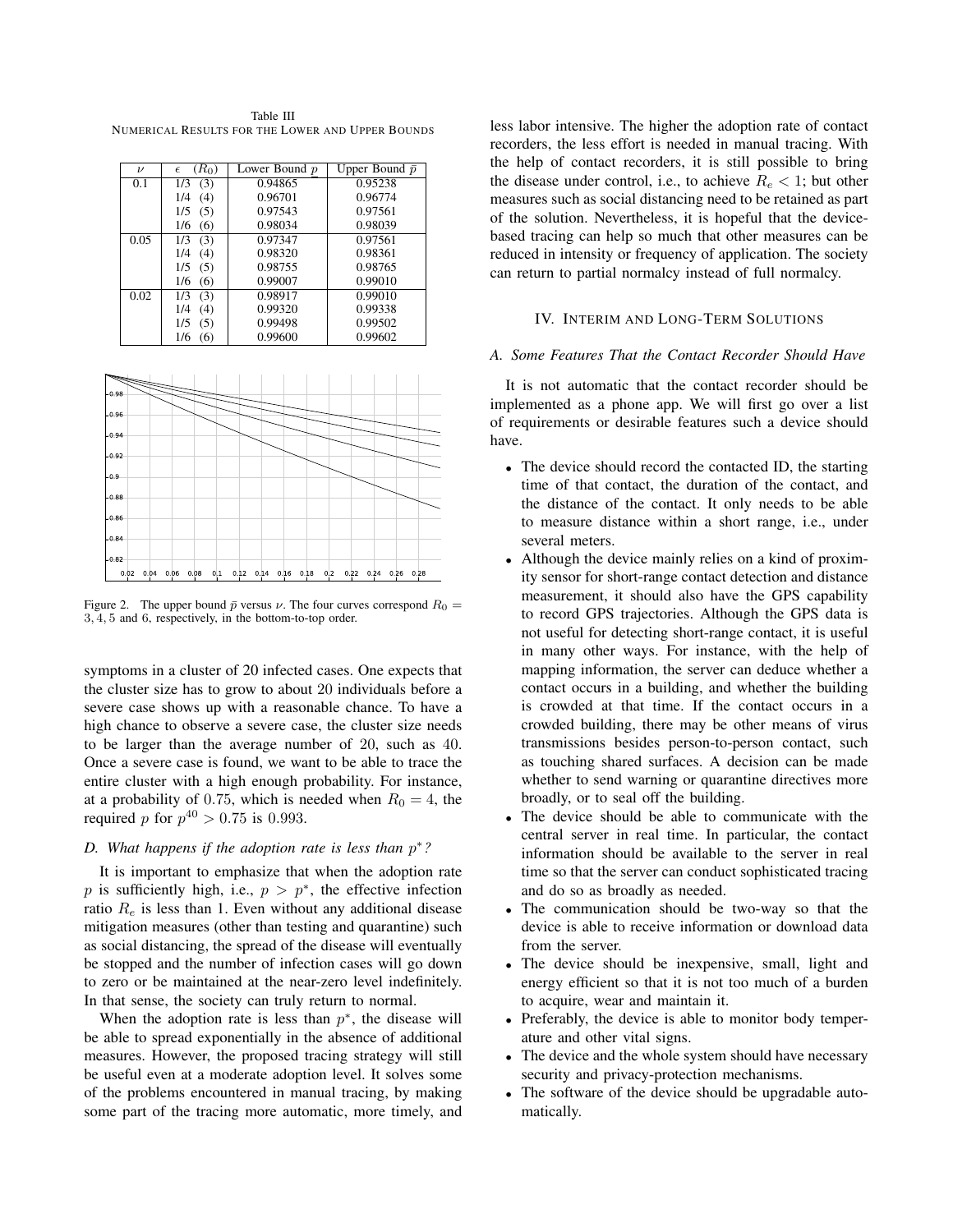### *B. Interim Solution: Mobile Phones as Contact Recorders*

Most of the newer phones are equipped with Bluetooth Low Energy (BLE), which allows them to sense the presence of each other when they come into contact, which is a form of proximity sensing. Such phones satisfy most of the requirements listed earlier. However, one of the main problems is that their distance measurement is not accurate because the distance is estimated solely based on RSSI (received signal strength indicator). As an example, in the current implementation of iOS's iBeacon, the sensed distance is categorized into immediate (i.e., the two phones are pretty much next to each other), near (maybe up to a few meters), and far (anything above near). To act as contact recorders, immediate and near are close to the intended sensing range. If two phones fall into the immediate range, it is almost certainly the case that the two individuals are in close contact. If they fall in the near range, the individuals may be under a meter to a few meters apart. They may or may not be in the infection range. In those cases, timing information such as the duration of contact can be combined with the distance information when the server assesses the risk of infection. For instance, if the contact lasted 30 minutes in the near range, then the risk of infection may be considered high. Overall, the contact-tracing strategy can still be effective if the inaccuracy in distance measurement is compensated by more aggressive risk evaluation, testing, and quarantine.

The phone-based system has many advantages. On the phone side, the system is easy and quick to deploy as people only need to download and activate a phone app. The app is relatively easy to program, when compared with building a new system from scratch. It is relatively easy to add sophisticated features, including strong security and privacy protection. The app is readily upgradable so that the capabilities of the system can be gradually improved. It costs nothing for people who already have a phone with the right generation of Bluetooth technologies. The phone app can communicate in real time with a central server or servers run by either an authority or a private company on behalf of the authority. Data collection, analysis and decision-making can be done in real time.

### <span id="page-9-0"></span>*C. Enhancement: Adding Fixed-Location Beacons*

The direct mobile-to-mobile contact detection can be supplemented by beacon-to-mobile communication for localization. The BLE-based beacons are one of the upcoming technologies used in proximity-sensing systems, because they interact with mobile phones very well. In fact, the same technology can be used for a mobile phone to detect either another mobile phone or a beacon. In addition, these beacons are inexpensive, small, easy to deploy, and they can last up to several years with a single battery (for instance, see products of Estimote [\[9\]](#page-11-8)). Their main function is to broadcast beacon signals periodically, e.g., once every second. A smart phone can detect the beacon signal when it comes into a sufficiently close range.

Beacons can be installed widely in major public venues, especially in closed spaces such as different parts of a conference hall or a theater, different subway cars, or buses. Once a mobile phone detects a nearby beacon, it records the beacon ID and time of encounter. In the backend, the server has information on where exactly that beacon is located. When a patient is discovered, the beacon IDs recorded on his/her phone can be used to determine the places that the patient has been to and the time of the visits. For instance, with beacons installed on subway trains, it is possible to identify which car of a subway train the patient has traveled on. The subway car may be disinfected if needed. Moreover, if the virus can be transmitted over a longer distance in aerosols or in droplets carried by air flows from air conditioner systems, which is likely the case for the coronavirus, people who are in the same closed space but not within the close-range contact distance are also at risk. Such beacon-based tracing can be used to discover those individuals.

The beacon-based scheme is similar to the QR-codebased scheme used in countries such as China and South Korea. When entering a public place such as a building or a bus, each individual uses a phone app to scan a QR code displayed at that location. This way, the backend server knows who entered the place at different time. If an individual is later confirmed to be infected, the server is able to identify all the people who were together with the infected individual at a location. Although the QR codes are easier to deploy, the beacon-based scheme has the advantage that the phones automatically scan beacon signals. Manual scanning of QR codes can become tiresome if an individual has to scan many times a day at different places. Without service personnel stationed at each QR-code location, people may eventually skip scanning the code. The beacon-based scheme is far more scalable, making it possible to cover the public space finely.

# *D. Longer-Term Solutions*

Even after the current crisis, other pandemics will strike again. Vaccine development, effective treatment and even testing will always be lagging for a new infectious disease. However, quarantine and contact tracing are infectioncontrol measures that can be applied immediately. The mobile device and the tracing strategy outlined here may become part of the public health measures to combat future pandemics. At any moment, the society should have a version of the mobile device and a concrete tracing strategy that are readily deployable. Meanwhile and when time allows, the design of the mobile device can be continuously refined. In particular, there is a need to improve the accuracy of distance sensing, down to centimeter range, possibly by using different families of sensors or with the help of localization techniques such as triangulation. The inclusion of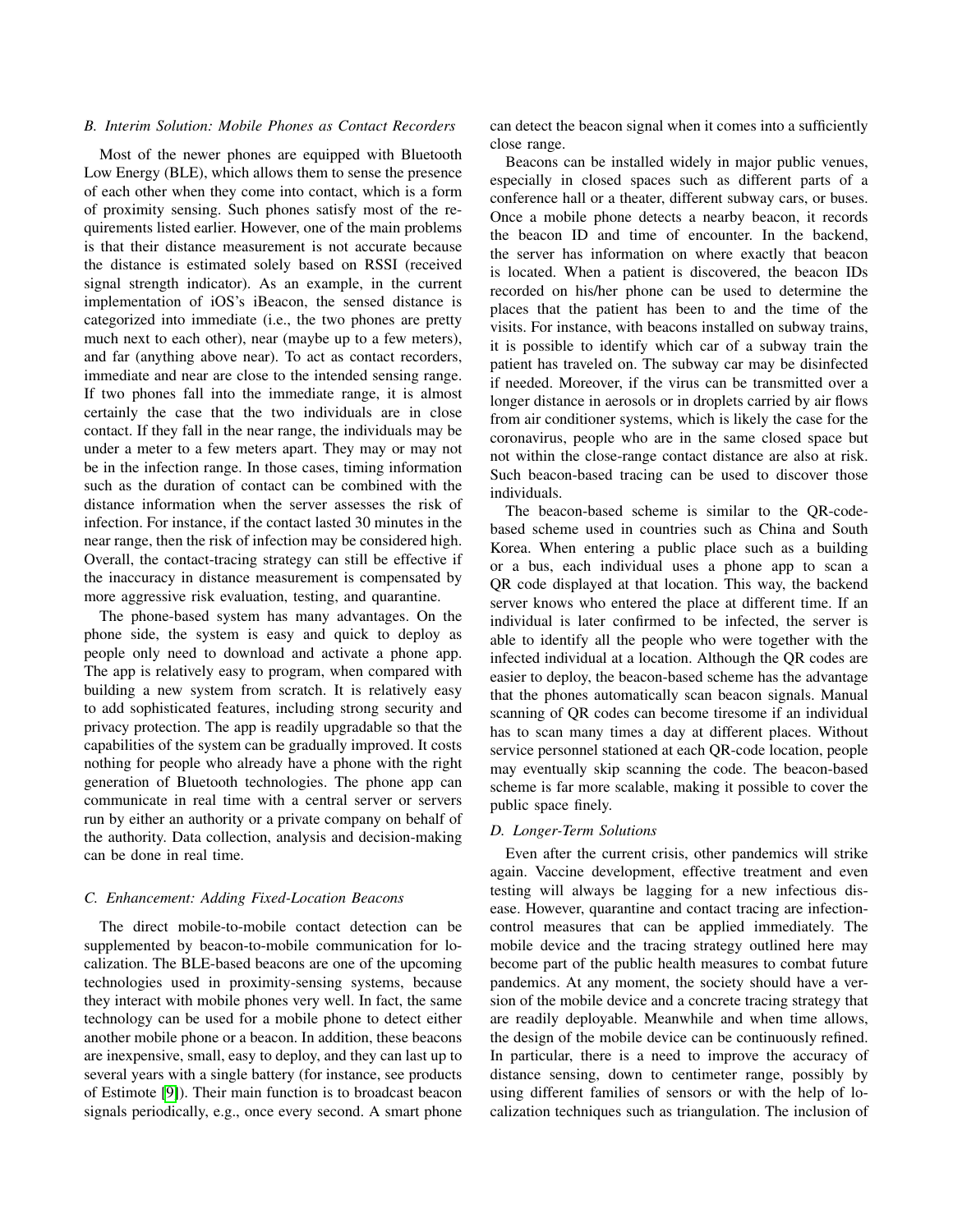more biosensors can be very useful for disease surveillance and patient monitoring.

In the long run, the mobile device may or may not be part of a mobile phone. It could be a standalone device that communicates with a phone app, or it could be a completely independent device communicating with the central server directly via cellular networks. A standalone device has some advantages over the phones. It can be made smaller, and therefore, more wearable, like a watch, a name card or a pin. It may be simpler to use so that people who are unfamiliar with smart phone operations can participate. It may be cheaper than a phone. All these properties make them suitable for children of young ages. A standalone device can also be more visible when a person wears it. Such visibility is important for the intended use. In all likelihood, standalone devices may coexist with phone-based devices.

# *E. Security and Privacy*

Security and privacy experts have quickly entered the conversations about proximity-based tracing through phone apps, and they are offering their thoughts and preliminary solutions for data security and privacy preservation [\[10\]](#page-11-9)– [\[13\]](#page-11-10). Privacy preservation is also central in the proposed APIs by Apple and Google to support contact-tracing apps [\[2\]](#page-11-2). In this paper, we will not review the details of what have been considered, but refer the readers to the relevant writings. We would like to emphasize that privacy preservation depends on the assumed operations of the tracing system. For instance, the APIs of Apple and Google address how to preserve anonymity between the two parties of a contact, and how to ensure consent before contact data is uploaded to the server. Simply put, the privacy and security features will depend on what data different components of the system collects, the movement of the data, and how the data are used. In light of the stated goal of this paper, we envision a system with maximum liberty in data collection and use. The server at any time should have all the needed information to trace and identify a cluster of contacts, and know how to reach them for testing. The questions are, under that setting, to what extent privacy can be preserved and how.

Although the details are complex, some basic principles seem to be uncontroversial. The authority must promise that the collected contact information will only be used for infectious disease control. It will not be used in any way that leads to any harm to the individuals. The data will be deleted or anonymized after they are no longer useful for disease control, e.g., after several weeks to several months.<sup>[4](#page-10-1)</sup> The data must be secure against theft through proper encryption. How to enforce these principles is both a technological issue and a legal issue.

For individuals who are not comfortable with having their contact information kept on the server for any amount of time or in any form, the system can still be useful while guaranteeing full protection of privacy. For instance, the server can store non-identifiable information of consenting patients, e.g., hashed values of their device IDs. The individuals who do not wish to upload their contact information can download the infection information from the server and check whether they have been in contact with any infected person. The APIs by Apple and Google highlight this particular approach. However, in order to bring the reproduction ratio below 1, such individuals must constitute a very small fraction of the population.

### V. CONCLUSIONS AND DISCUSSION

<span id="page-10-0"></span>This paper presents a best-case scenario about what proximity-sensing-based contact tracing can accomplish. It can achieve way more than what casual thinking may suggest; but the requirement is a high adoption rate. In particular, with a high enough adoption rate, there is likely no need for social distancing. One of our main purposes is to raise the aspiration level when applying such a method of tracing. All relevant parties of the society should put more effort into adopting the method and reaching a high adoption rate.

Although advocating for universal adoption may seem drastic and the target may seem difficult to reach, upon some thinking, the situation is not so different from other universal public-health measures, such as vaccination or mask-wearing in public. The latter has already happened in some cities and countries in the West. It is likely that universal adoption, or at least encouragement of doing so, can happen in some cities, states or even countries.

It is possible that the minimum required adoption rate can be lower than what is reported in this paper. If so, that could mean the tracing strategy can be fully effective at a more easily achievable adoption rate. The readers are invited to find opportunity to lower the bound. One likely place to look into is whether the definition of  $R_e$  is the most relevant.

Given the main theme of the paper, we would like to suggest privacy and security experts work more under the assumptions of universal adoption, real-time upload of contact information and automated detection of infection clusters. For tracing clusters of infections as quickly as possible, it will not work well if the contact information of some individuals stays on their phones and is uploaded only after consent. The aim should be to develop mechanisms for ensuring privacy under these new assumptions and for ensuring that the system is used only for the intended purpose and intended time frame (21 days of user data retention, etc.).

Although the contact recorders help to solve very difficult problems and save a great deal of effort in contact tracing, success also depends on other potentially costly operations. In particular, the total number of contacts made by an infection cluster is likely many times more than

<span id="page-10-1"></span><sup>4</sup>For instance, in Singapore's TraceTogether, the contact information of an infected individual is uploaded to the government server only after consent, is encrypted and kept for up to 21 days.